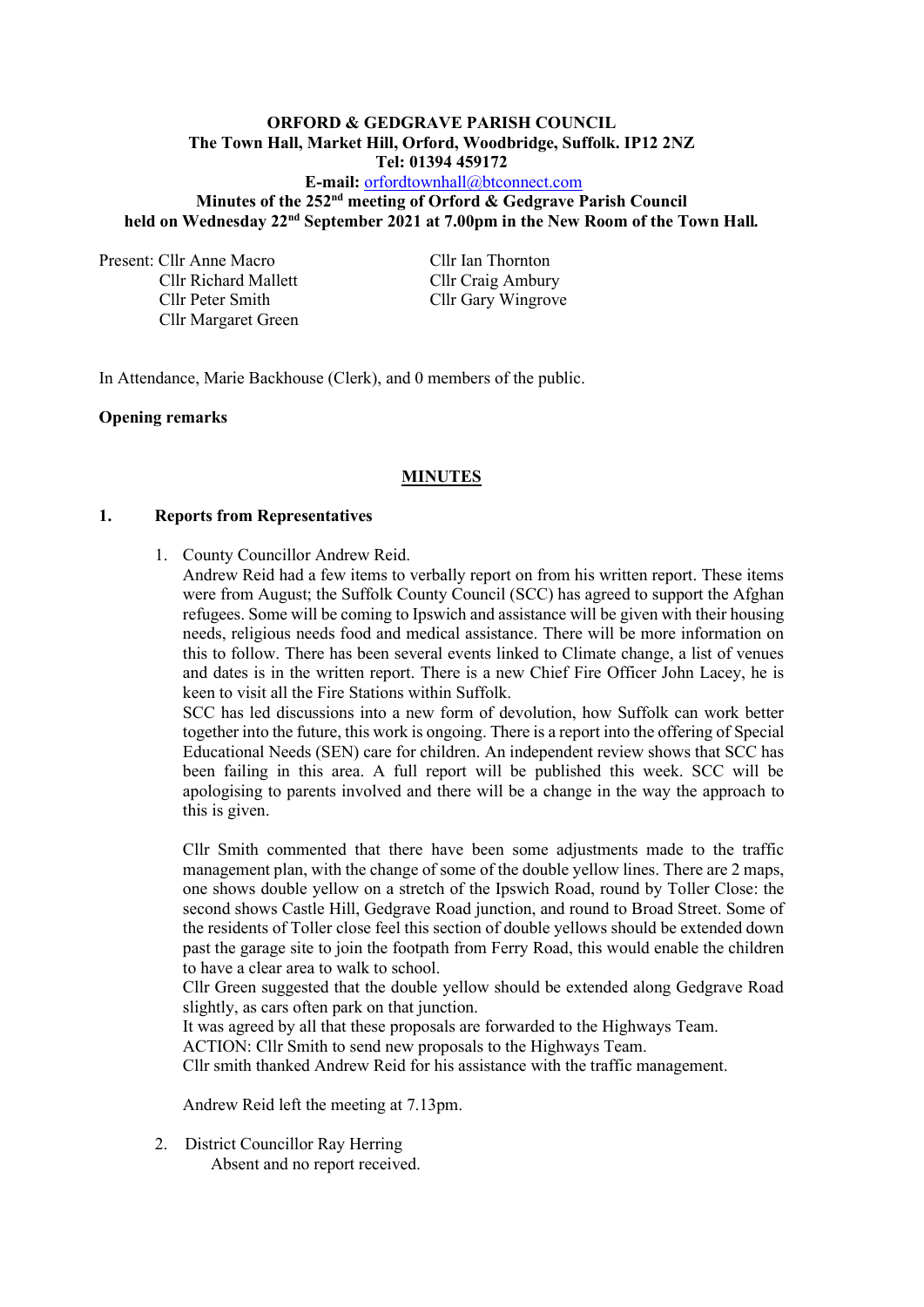- **2. Apologies for absence:** Cllr J Howard, Cllr M Iliff, Cllr M Smy and Cllr S Backhouse
- **3. Acceptance of Apologies**

The Councillors all agreed to accept the apology.

- **4. Declarations of interest:** None
- **5. Applications for dispensation:** None
- **6. It was agreed that the minutes of the 251 st Parish Council (PC) meeting held on the 14th July 2021, the Extraordinary meeting held on the 21st July 2021 and the 29th July 2021 be accepted as a true record of the meeting.**

# **7. Matters arising from the 251 st Parish Council meeting held on the 14th July 2021, and the extraordinary meetings held on the 21st July and the 29th July 2021.**

7.1 Traffic Management – this item was covered above.

7.2 Internal Audit – The Treasurer is ensuring that the invoices are signed and approved. The Clerk is ensuring that the expenditure is placed within the agenda.

7.3 Quiet Lanes – Cllr Macro reported that following on from the Extraordinary meeting the Clerk forwarded our comments to the Quiet Lanes Team who responded stating that the final round of proposals for nominations would need to be received in October, Orford's QL nominations will be placed in the backlog list and we will be notified should more funding become available.

7.4 Internal control statement – Cllr Smith, the Treasurer and the Clerk are to meet on the 3rd November.

7.5 Festival of Suffolk 2022/Queens Platinum Jubilee – Cllr Macro reported that there has been a request for the beacon to be lit on the  $2<sup>nd</sup>$  June. The beacon requires some work due to it being slightly unsteady when the beacon is filled to light. There is a metal post in the corner of the old garage site, would the owner donate this for the beacon. It was agreed by all to approach the owner for the post.

ACTION: Cllr Macro to approach the owner of the garage to ask if he would donate the post. Cllr Macro to liaise with Mr Rumsey re a quote for a new beacon for the village.

7.6 Hedges – Cllr Mallett reported that there are several hedges around the village that require cutting back; Castle Hill and Pump Street are part of the areas.

Cllr Macro suggested that the Councillors take photos of overgrown hedges and forward them to the Clerk.

ACTION: Councillors to take photos of overgrown hedges and send to the Clerk.

7.7 Recreation Ground – Cllr Macro said that a copy of the hire costs for the recreation ground had been handed out to all. Should the costs for the hiring remain the same, should we look at the areas, do we keep it or amend it?

Cllr Thornton suggested that the areas are looked at, as they are not very specific.

Cllr Ambury said that it is very difficult to charge for an area.

Cllr Thornton commented that it would be easier to charge by the squared metre.

ACTION: Cllr Wingrove to find the size of the floor area of the Flower show marquee. Cllr Macro to talk to Cllr Howard about the areas mentioned on the hire form.

# **8. Contributions by members of the public.**

None

# **9. Finance**

9.1 The Council received, noted, and approved the authorisation for payment sheet. Expenditure as follows: A Golder (reimbursement for petrol for lawn mower and strimmer) - £15.79, Clicks Marketing (Defibrillator, reimbursed £950 from NOTT) - £1140, SALC (internal audit fee) - £292.80, Suffolk County Council (Contribution to traffic management) - £4989, Eastern Play Services (repairs to wet pout in play area) £1560, Orford Sports club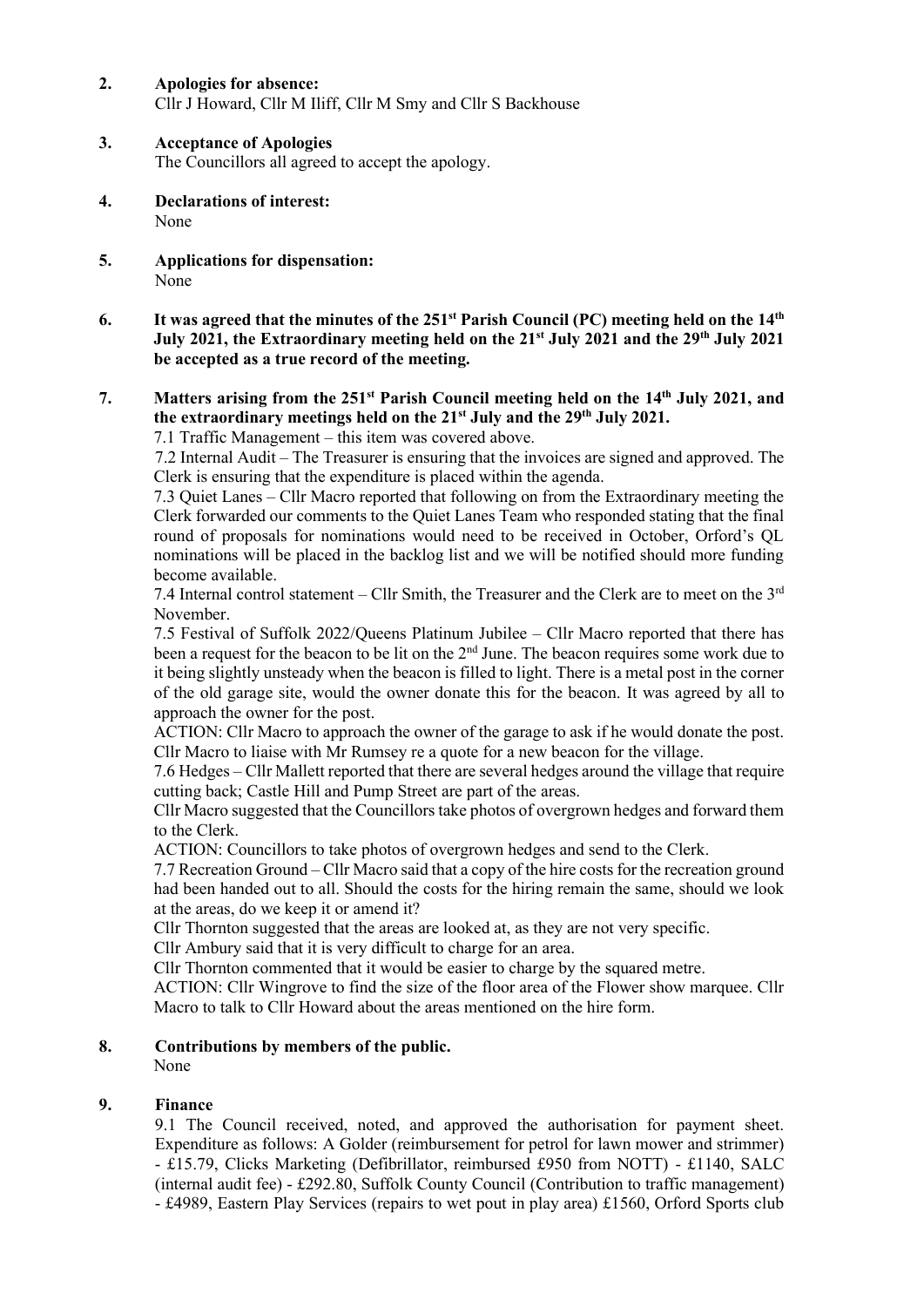(Electricity for recreation streetlights) £11.83, Flaming cheek (Village Feast Band, reimbursed £650 from NOTT) £650. Total £8651.92. Also, the staff wages of £1134.12.

Cllr Thornton asked if the recreation ground lights could be on a bit later. Cllr Mallett said that these lights are on a timer, that is positioned in the recreation ground hut.

ACTION: Clerk to investigate timer for the outside lights.

#### **10. Planning**

DC/21/4299/TCA – Brundish Lodge, High Street, Orford, IP12 2NW 1 Sycamore – crown reduction of up to 30% Cllr Mallett reported that he had been to look at the tree and was happy with the proposal. The Parish Council had no objection to this proposal. ACTION: Clerk to notify ESC of the PC's decision.

#### **Other notifications:**

#### **11. Parish Council Business: -**

**(1) Re-adoption of the Temporary Signs Policy, Data Protection & Information Management Policy, and the Standing Orders.**

All the councillors agreed to re-adopt the above policies.

**(2) Village Feast –** The Clerk reported that an enjoyable evening was had by all. Thank you to NOTT for funding the band. Beyond bar Services kindly gave us a donation of £80 following on from the sales of the evening.

**(3) Recreation Ground –** Cllr Macro said that some queries had been received regarding the no kite flying signs on the recreation ground. After some discussion it was agreed that kite flying should be permitted and the signs stating no kite flying should be amended. Mark Thacker has been to look at the main gates to the recreation ground, as they do not shut properly. The main gate post is rotten and needs replacing, this is at a cost of £215. All the Councillors agreed to this expenditure.

ACTION: Clerk to notify Mark Thacker of the Councils decision to go ahead with the replacement of the gate post. The 'no kite flying' on the signs on the recreation ground is to be covered.

**(4) Cherry Tree on Village Green –** Cllr Mallett reported that following on from the trip incident he noticed fungi growing at the bottom of the tree, he requested that we ask our preferred tree person to take a look, Paul came and looked at the tree and stated that it needed to be removed. Two more tree specialists were asked to look and give their opinion; both came back with the same response. A visit from the East Suffolk Council tree officer was requested and he gave a written report. The report stated that the tree was "The fact that the tree is showing a clear lack of foliage (around 50-60% of full cover), shows that it is in an increasingly deteriorating condition. It has a number of decaying old pruning wounds and cavities, including at the base of the main scaffold limbs. As this decay progresses, it is increasingly likely that the main limbs of the tree could collapse. At the base of the tree there is clear evidence of Ganoderma fungal fruiting bodies which indicate basal decay which will inevitably lead to progressive instability of the tree. The tree stands in publicly accessible space and next to a busy road that sees exceptionally heavy traffic flows and footfall in the main tourism periods. It is my view that the tree cannot be retained in its current (and inevitably worsening) condition in that location without the Council being seen to be failing in its duty under the Owners and Occupiers Liability Act to maintain trees in a reasonably safe condition for those on or adjacent to their land." The clerk reported that three quotes had been obtained to remove the tree, £745, £400 and £325. It was agreed by all to accept the quote for £325 which included the removal of the tree stump and roots. It was also agreed to replace this tree with a well-established tree. ACTION: Clerk to contact the lowest quote and confirm the price, then give them the go ahead to complete the work.